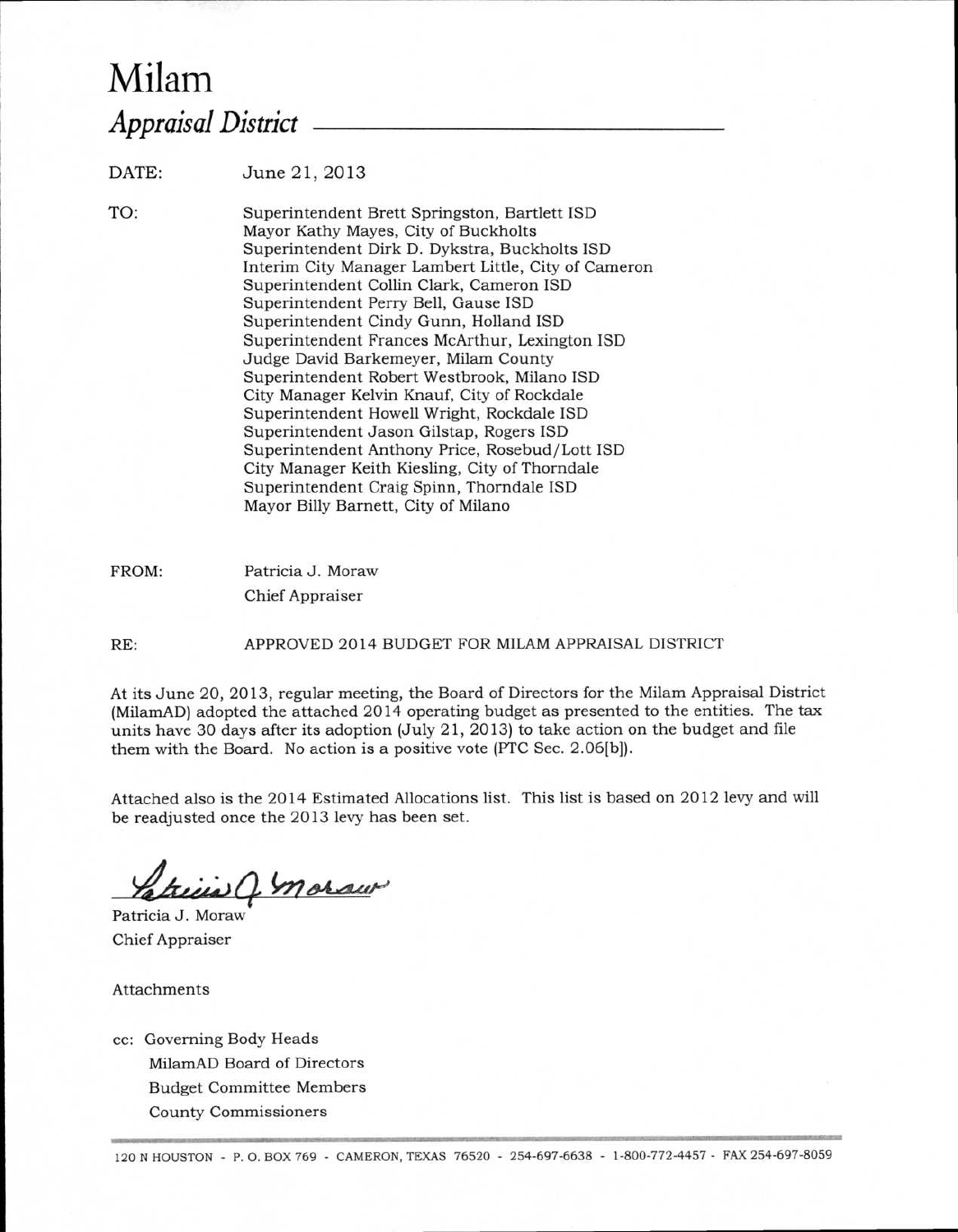|                                                      |                                         | MILAM APPRAISAL DISTRICT            |                 |                    |
|------------------------------------------------------|-----------------------------------------|-------------------------------------|-----------------|--------------------|
| Account                                              | <b>Account Title</b>                    | 2014 Approved BUDGET<br>2013 Budget | 2014 Adjustment | 2014 Actual Budget |
| 7100                                                 | Personnel                               |                                     |                 |                    |
| 7110                                                 | <b>Salaries</b>                         | 311,688.00                          | 35,936          | 347,624            |
| 7140                                                 | <b>FICA</b>                             | 19,325.00                           | 2,228           | 21,553             |
| 7145                                                 | Medicare                                | 4,520.00                            | 521             | 5,041              |
| 7150                                                 | <b>TEC</b>                              | 2,088.00                            | 42              | 2,130              |
| 7160                                                 | Retirement                              | 18,702.00                           | 2,155           | 20,857             |
| 7170                                                 | <b>Health Insurance</b>                 | 65,500.00                           | 7,332           | 72,832             |
| 7180                                                 | <b>Workers' Compensation</b>            | 2,100.00                            |                 | 2,100              |
| <b>TOTAL - Personnel</b>                             |                                         | 423,923.00                          | 48,213          | 472,136.41         |
| 7200                                                 | <b>Materials &amp; Supplies</b>         |                                     |                 |                    |
| 7210                                                 | Books & Reports                         | 3,400.00                            |                 | 3,400              |
| 7220                                                 | Forms & Printing                        | 4,500.00                            |                 | 4,500              |
| 7230                                                 | Postage & Freight                       | 18,000.00                           |                 | 18,000             |
| 7240                                                 | Supplies                                | 5,300.00                            |                 | 5,300              |
| <b>TOTAL - Materials &amp; Supplies</b>              |                                         | 31,200.00                           | 0.00            | 31,200.00          |
| 7300                                                 | <b>Expenses</b>                         |                                     |                 |                    |
| 7305                                                 | <b>Appraisal Review Board</b>           | 4,800.00                            | 1,500           | 6,300              |
| 7315                                                 | Deed Copy Expenses                      | 6,100.00                            | (5,060)         | 1,040              |
| 7320                                                 | <b>Education Fees/Travel</b>            | 10,000.00                           |                 | 10,000             |
| 7325                                                 | Insurance, Audit & Bond                 | 7,800.00                            |                 | 7,800              |
| 7330                                                 | <b>Service Agreements</b>               | 2,800.00                            |                 | 2,800              |
| 7340                                                 | <b>Mileage Expenses</b>                 | 7,000.00                            |                 | 7,000              |
| 7350                                                 | <b>Publications &amp; Legal Notices</b> | 2,500.00                            |                 | 2,500              |
| 7355                                                 | Registration/Dues/Fees                  | 1,600.00                            | 100             | 1,700              |
| 7360                                                 | Offsite Backup Storage                  | 305.00                              |                 | 305                |
| 7365                                                 | Telephone                               | 5,500.00                            | 500             | 6,000              |
| 7375                                                 | <b>Utilities</b>                        | 13,000.00                           | 1,000           | 14,000             |
| <b>Total - Expenses</b>                              |                                         | 61,405.00                           | (1,960)         | 59,445.00          |
| 7400                                                 | Contractual                             |                                     |                 |                    |
| 7410                                                 | <b>Appraisal Contract</b>               | 56,000.00                           |                 | 56,000             |
| 7415                                                 | <b>Appraisal Software</b>               | 23,990.00                           |                 | 23,990             |
| 7420                                                 | <b>Attorney Retainer</b>                | 3,000.00                            |                 | 3,000              |
| 7421                                                 | <b>Attorney Litigation</b>              | 3,000.00                            |                 | 3,000              |
| 7422                                                 | Attorney-ARB                            | 500.00                              |                 | 500                |
| 7430                                                 | Computer Maintenance - H                | 2,000.00                            |                 | 2,000              |
| 7440                                                 | Computer Maintenance - S                | 8,500.00                            | 8,957           | 17,457             |
| 7445                                                 | <b>Website Maintenance</b>              | 1,750.00                            |                 | 1,750              |
| 7450                                                 | Aerial Imagery                          | 30,365.00                           |                 | 30,365             |
| 7451                                                 | Aerial Interface                        | 1,000.00                            |                 | 1,000              |
| 7455                                                 | Deed Maintenance                        | 14,040.00                           | 3,000           | 17,040             |
| 7458                                                 | GIS (MAP)                               | 17,585.00                           | (2,403)         | 15,182             |
| 7460                                                 | Copy Machine Maintenance                | 1,100.00                            | 500             | 1,600              |
| 7470                                                 | <b>Custodial Services</b>               | 4,200.00                            |                 | 4,200              |
|                                                      |                                         |                                     |                 | 1,125              |
| 7475                                                 | <b>Computer Backup Services</b>         | 1,125.00                            |                 | 2,550              |
| 7480<br><b>Total - Contractual</b>                   | Postage Meter Rent                      | 2,550.00<br>170,705.00              | 10,054          | 180,759.00         |
| 7500                                                 | <b>Capital Expenses</b>                 |                                     |                 |                    |
| 7510                                                 | Office Equipment                        | 10,000.00                           | 0               | 10,000             |
| 7515                                                 | <b>Building Maintenance</b>             | 5,000.00                            | 0               | 5,000              |
| 7520                                                 | <b>Office Furniture</b>                 | 2,000.00                            | 0               | 2,000              |
|                                                      |                                         | 17,000.00                           | 0               | 17,000.00          |
| <b>Total - Capital Expenditures</b><br><b>TOTALS</b> |                                         | 704,233.00                          | 56,307.41       | 760,540.41         |
|                                                      |                                         |                                     |                 |                    |

Approved in Milam Appraisal District Regular meeting of  $q_\mu\ll 1$  , convened:

Chair: **is**■**voirdat**